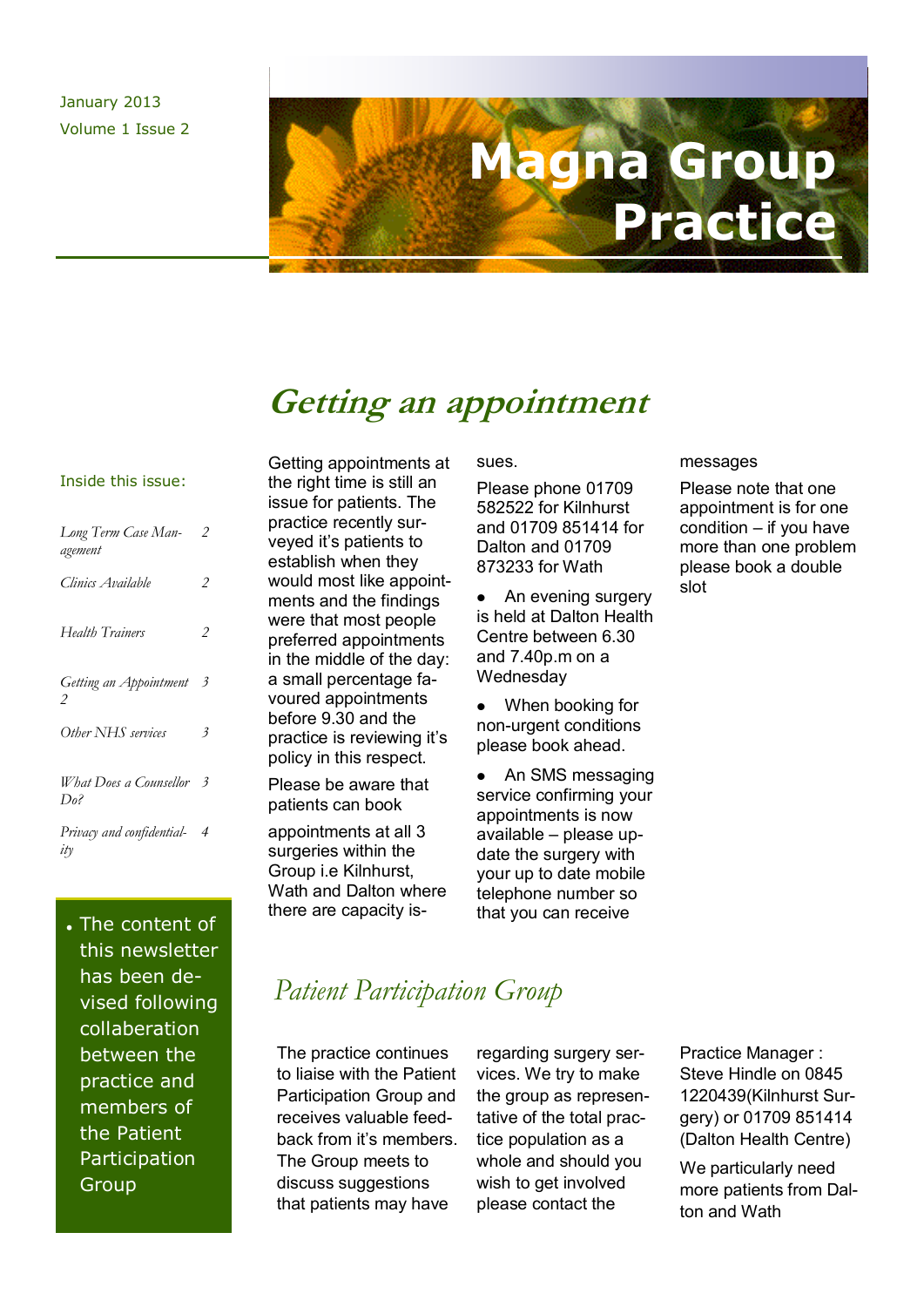## *Long Term Case Management*



**Long Term Case Management**

**A new initiative was rolled out last year to help improve the health of people with long term conditions that are at risk of regular admission to hospital. This will hopefully help patients to manage their conditions at home with the help of their local GP**

**A lot of patients have already been seen which entails an indepth review initially and regular follow up reviews through out the year.**

**Patients are provided with a File to keep at home which details their medical history, medications and action plans for use by** 

**other health and support workers.**

### *Clinics Available*

**Specialist Clinics available** **Mondays** at Dalton 2— 5pm—Health Trainers

**Tuesdays** at Kilnhurst Counselling 10am to 4pm Mental Health Counselling

1pm—5pm Further Counselling 10— 12am

**Wednesdays** at Kilnhurst Health Trainer 1.30– 4.30pm Drug Rehab Clinic 1.30– 3.30pm Diabetes Specialist Nurse 1.30—4.45pm every other week **Thursday** at Dalton

Counselling 8.30—1pm **Friday** at Kilnhurst Physiotherapy 12—6pm Dietitian 9– 12am Mental Health Counselling at Dalton 9.30– 1pm

Counselling at Dalton 1.30—4.30pm

### *Health Trainers*



*Health Trainers*

#### **Health Trainers**

**Health Trainers help adults in Rotherham make healthy lifestyle changes. The service is free and confidential. Please see above for dates and times**

#### **Changes we can help you make**

improving your diet and weight management

increasing your activity levels reducing stress

stopping smoking **What we offer you** One-to-one sessions Help you decide what goals are important to you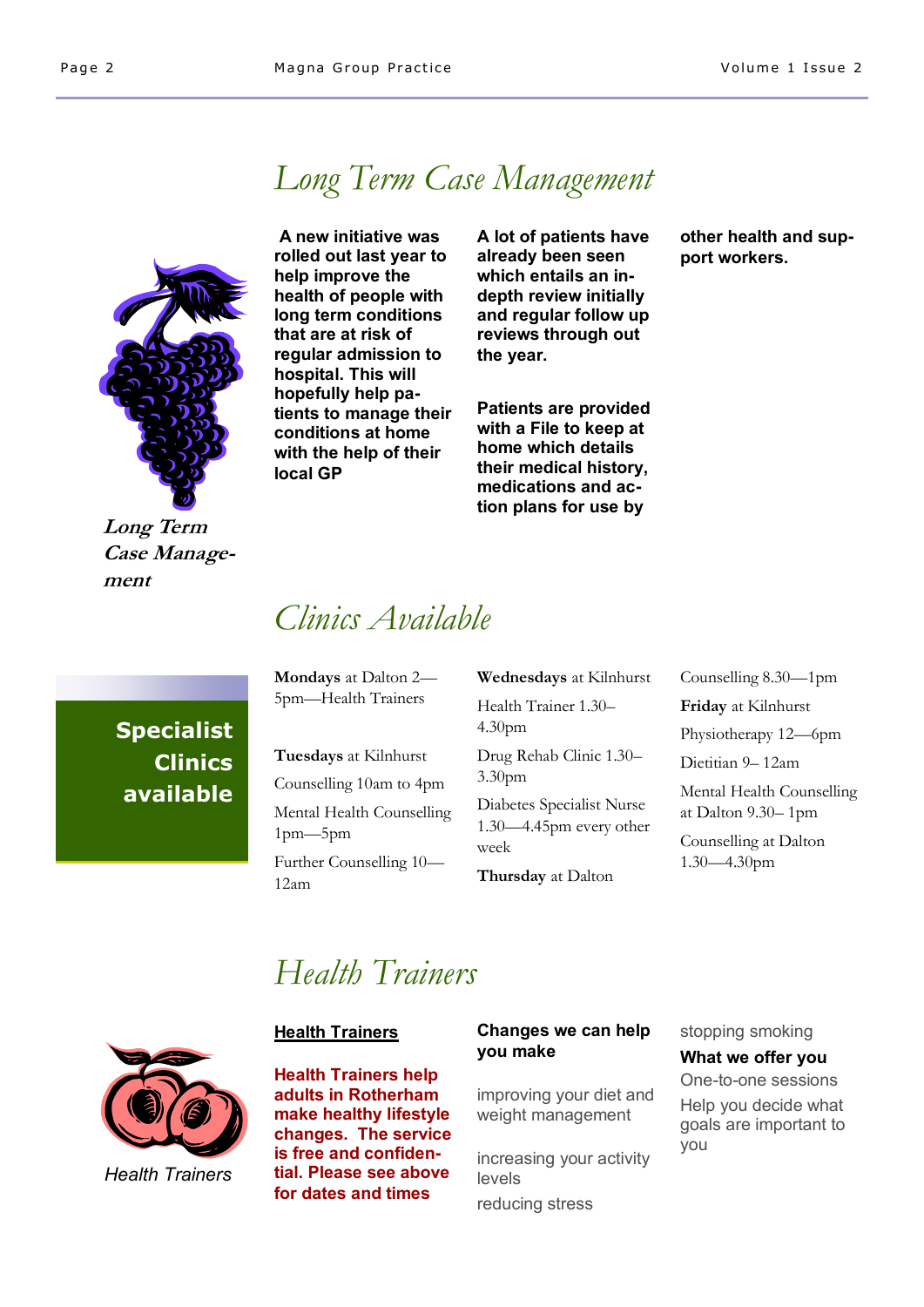# *Getting an Appointment 2*

The practice operates a three tier appointment policy:-

Open appointments which are always available and can be booked anytime if available ideal for review appointments

Book on the Day appointments are only released on the Day and are not designed for

routine appointments

A small number of emergency appointments are available each day for chronic conditions that may need very urgent attention

Every endeavour is made to meet our patients needs but please be aware that should you need to attend the

doctor or nurse for a review then this should be booked in advance and this helps us to satisfy patients who might have a more immediate need.

The balance of Book on the Day appointments against open slots is being constantly reviewed and we will keep you updated on this item



*Book on the Day Emergency Routine*

### *Other NHS Health Services which might meet your needs*

Routine health issues should be dealt with by your GP : however, should you have an urgent need for specialist intervention because of a life threatening condition then please attend Accident and Emergency at the Hospital

The Walk In Centre on Greasborough Road Rotherham is available for General Practice "type" intervention when the practice is closed i.e. in the evenings or at week-ends

Tele : 01709 423000

Alternatively NHS Direct is a 24 hour helpine. The helpline is run by nurses who give telephone advice and health information. The telephone number is:-

> **NHS Direct 0845 4647**

**Other outlets providing NHS health services**

### *What does a Counsellor Do?*

#### **Counsellors**

#### **Psychological Wellbeing Practitioners**

These professionals provide time limited guided self help for people with mild to moderate anxiety disorders, stress or depression

based on a cognitive behavioral model

. **Mental Health Practitioners** These have a professional background such as nursing or occupational therapy. They provide time limited support for people

with moderate to severe anxiety disorders, depression or stress based on a cognitive behavioral model. They can also provide help/ education around medi



*Health Counselling*